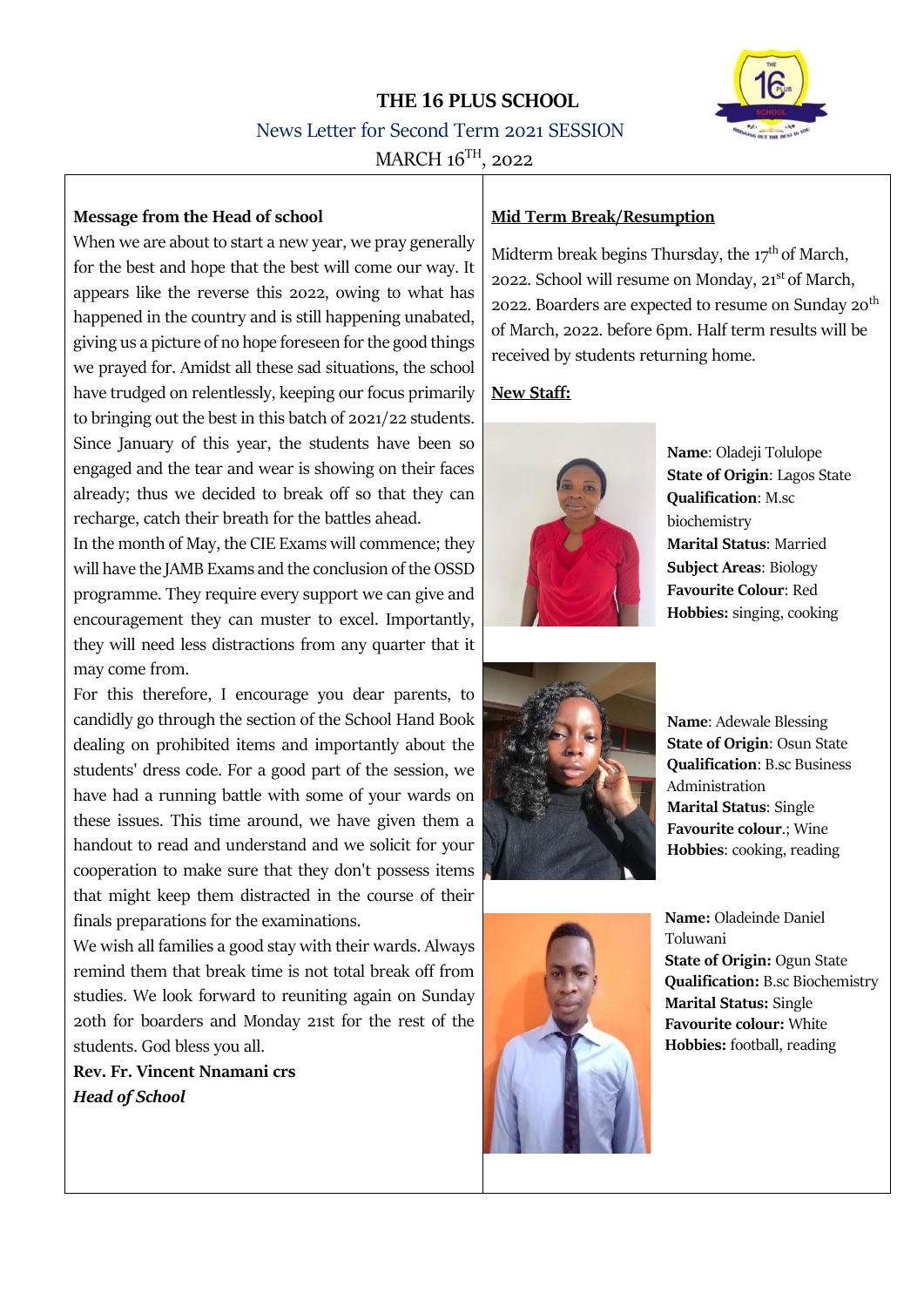#### **Community service**

The students carried out their community service on Thursday  $17<sup>th</sup>$  of February 2022 at Obokun street where they partook in a sanitation project to improve the community and environment.



They also organized a fund raising to purchase items for a visit to two different orphanages. Foodstuffs, books, provisions, clothes, shoes and many more were donated on Saturday 5<sup>th</sup> March and 7th March 2022



**Child life line Boys Foundation, Gbagada**



*The Echoes of Mercy and hope foundation was not far from the school; it was about a fifteen minutes journey. We met girls and their supervisors. The girls shared experience of how The 16 Plus school had assisted them from one time to another by bringing supplies or by sending* 

*teachers over to tutor them. At the end of the experience, we dropped off the supplies we had brought for them, we took pictures with them and began the short trip back to school; It was an overall fulfilling experience" Ibiyemi Philip*

## **Appreciation:**

We send our deepest appreciation to every student, Parent and staff of The 16 Plus Family for their generosity and support towards the community service project. May you be truly blessed.



# **Mid Term Break/Resumption**

Midterm break begins Wednesday, the  $17<sup>th</sup>$  of March, 2022. School will resume on Monday, 21<sup>st</sup> of March, 2022. Boarders are expected to return on Sunday  $20^{th}$ of March, 2022. before 6pm. Half term results will be received by students returning home.

**Hall of Fame Students (Best Performance): A'LEVEL-ADVANCED LEVEL Michelle Bara-Mason**

**A'LEVEL-ART Chukwukaima Fabian-Egun**

#### **OSSD**

**Tifeoluwa Adegoke Nichole Oyekunle**

**Ibiyemi Philip Ajibawo Oluwasemiloore**

**WAEC CLASS Abimisola Babalola**

**SAT CLASS Modesola Giwa (1480/1600)**

**IELTS Nichole Oyekunle (8.5/9)**